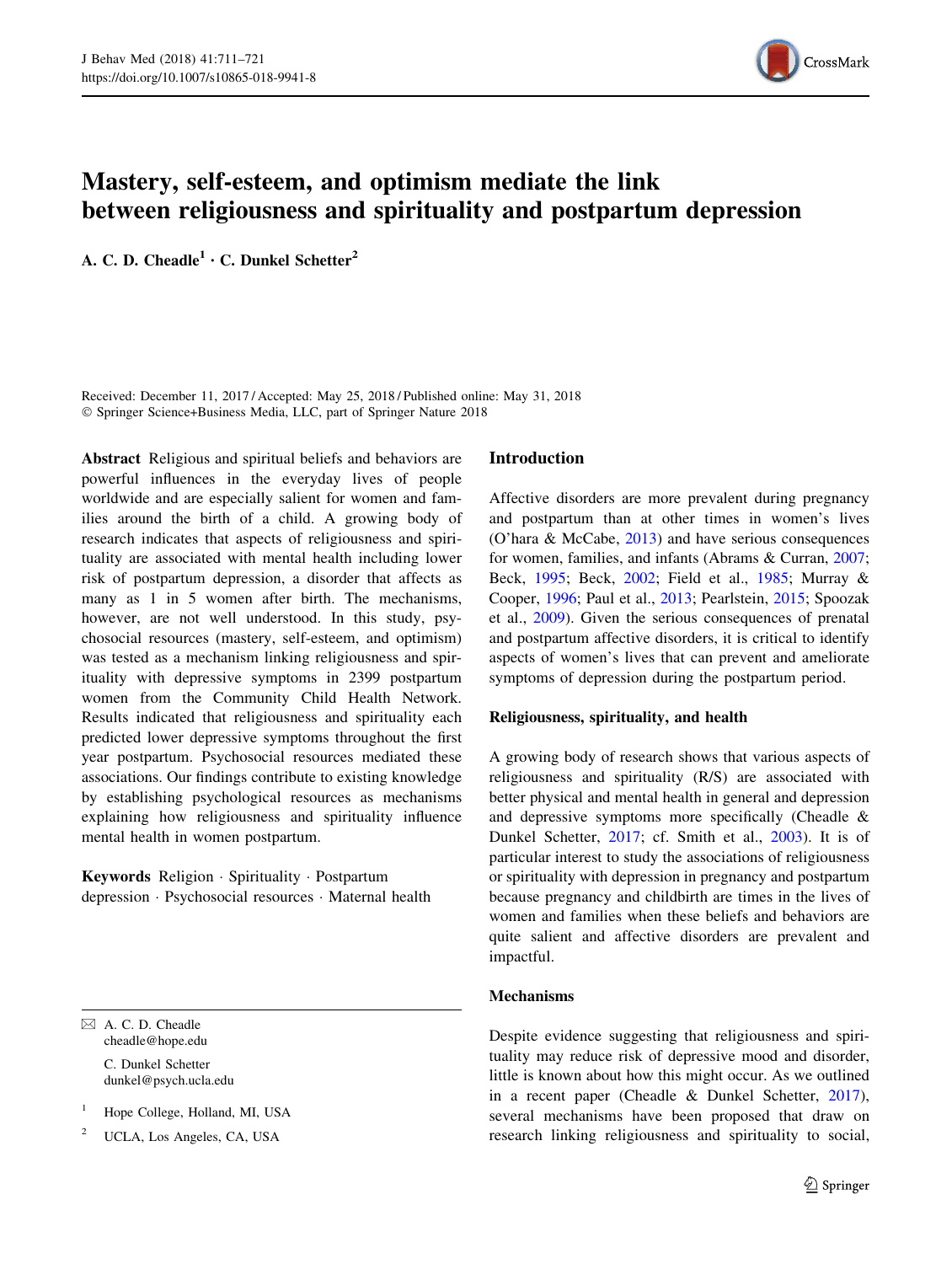behavioral, biological, and psychological processes also tied to better health. In particular, theoretical and empirical evidence suggests that religiousness and spirituality are associated with greater psychosocial resources, namely with more dispositional optimism, mastery, self-esteem, gratitude, and forgivingness. As these psychosocial resources are also robustly associated with better mental and physical health, we and others have proposed that they are possible mechanisms explaining the links between religiousness and spirituality and health (Cheadle & Dunkel Schetter, [2017](#page-9-0)). Examining these mechanisms can help us to understand the role of religiousness and spirituality as resources in the pregnancy and postpartum periods.

## Religiousness, spirituality, and postpartum health

Many religions attach spiritual significance to childbirth and becoming a parent, viewing parenthood as the purpose of marriage and treating the family as the unit of religious practice (Onedera, [2008\)](#page-10-0). Furthermore, many mothers and fathers view pregnancy, childbirth, and parenthood through religious and spiritual lenses as evidenced by frequent use of spiritual and religious terms like ''divine'' and ''transcendent'' in pregnancy and birth narratives (Klassen, [2001;](#page-9-0) Mahoney et al., [2009\)](#page-9-0). In addition, the birth of a child often stimulates family discussions and decisions regarding religious rituals surrounding birth (e.g., baptism, brit milah), and parental decision making about future religious rearing of children (Onedera, [2008\)](#page-10-0). The enhanced salience of religiousness and spirituality during pregnancy and the postpartum period make this an important time to study effects of these concepts.

In general, there is very little research on the role of religiousness and spirituality in maternal mental health during pregnancy or postpartum. A few quantitative studies provide evidence that religiousness and spirituality are associated with less depression or fewer depressive symptoms during pregnancy (Jesse & Swanson, [2007](#page-9-0); Jesse et al., [2005;](#page-9-0) cf. Giurgescu & Murn, [2016\)](#page-9-0), but there has been more attention to the role of religiousness and spirituality in postpartum depression.

#### Postpartum depression

Qualitative studies suggest that postpartum women use religious and spiritual resources to help cope with symptoms of postpartum depression (Amankwaa, [2003](#page-9-0); Crockett et al., [2008;](#page-9-0) Keefe et al., [2016](#page-9-0); Zittel-Palamara et al., [2009\)](#page-10-0). Additionally, a small literature shows that religious participation and spiritual behaviors and experiences are associated with lower risk of postpartum depression. For example, a prospective study of over 300 women found

that prenatal levels of organized religious participation predicted lower postpartum depressive symptoms at 6 weeks postpartum when controlling for antenatal depressive symptoms (Mann et al., [2007](#page-10-0)). More recently, research with an African American sample found that both religiosity and spirituality independently predicted favorable trajectories of depressive symptoms such that women higher in religiousness and spirituality had no change in depressive symptoms from birth to 6 months whereas women low in either had increases in depressive symptoms over the 6 months after the birth of their children (Cheadle et al., [2015](#page-9-0)). Another recent study examined religious commitment and postpartum depression in a sample of over 100 women. In this study by Clements and colleagues [\(2016](#page-9-0)), religious commitment predicted lower symptoms of postpartum depression in cross sectional analyses at 6 months postpartum over and above social support.

This small literature, along with studies demonstrating that religiousness and spirituality are associated with lower symptoms of depression in the general population (Baetz et al., [2006](#page-9-0); Jacobs et al., [2012](#page-9-0); Mofidi et al., [2006](#page-10-0); Sternthal et al., [2010;](#page-10-0) Smith et al., [2003\)](#page-10-0), strongly suggests religiousness and spirituality have implications for depression in the postpartum period. There are clear theoretical distinctions between being spiritual and being religious, and some unique effects of each on mental health (Cheadle & Dunkel Schetter, [2017\)](#page-9-0). Thus, it is important to consider religiousness and spirituality individually as well as together.

## Hypotheses

First, we hypothesized that religiousness and spirituality would predict more favorable trajectories of depressive symptoms over the year after birth. That is, those higher in religiousness and/or spirituality would have smaller increases in depressive symptoms over the postpartum period. Second, we hypothesized that these associations of religiousness and spirituality with depressive symptoms would be mediated by three core psychosocial resources. Specifically, we hypothesized that women higher in religiousness and spirituality would have higher levels of mastery, optimism, and self-esteem and that those resources, in turn, would be associated with favorable trajectories of depressive symptoms. Furthermore, if structural equation modeling revealed distinct pathways from religiousness or spirituality to depressive symptoms, we were also interested in formulating separate models of these processes to test whether religiousness and spirituality additively and uniquely each predict depressive symptoms.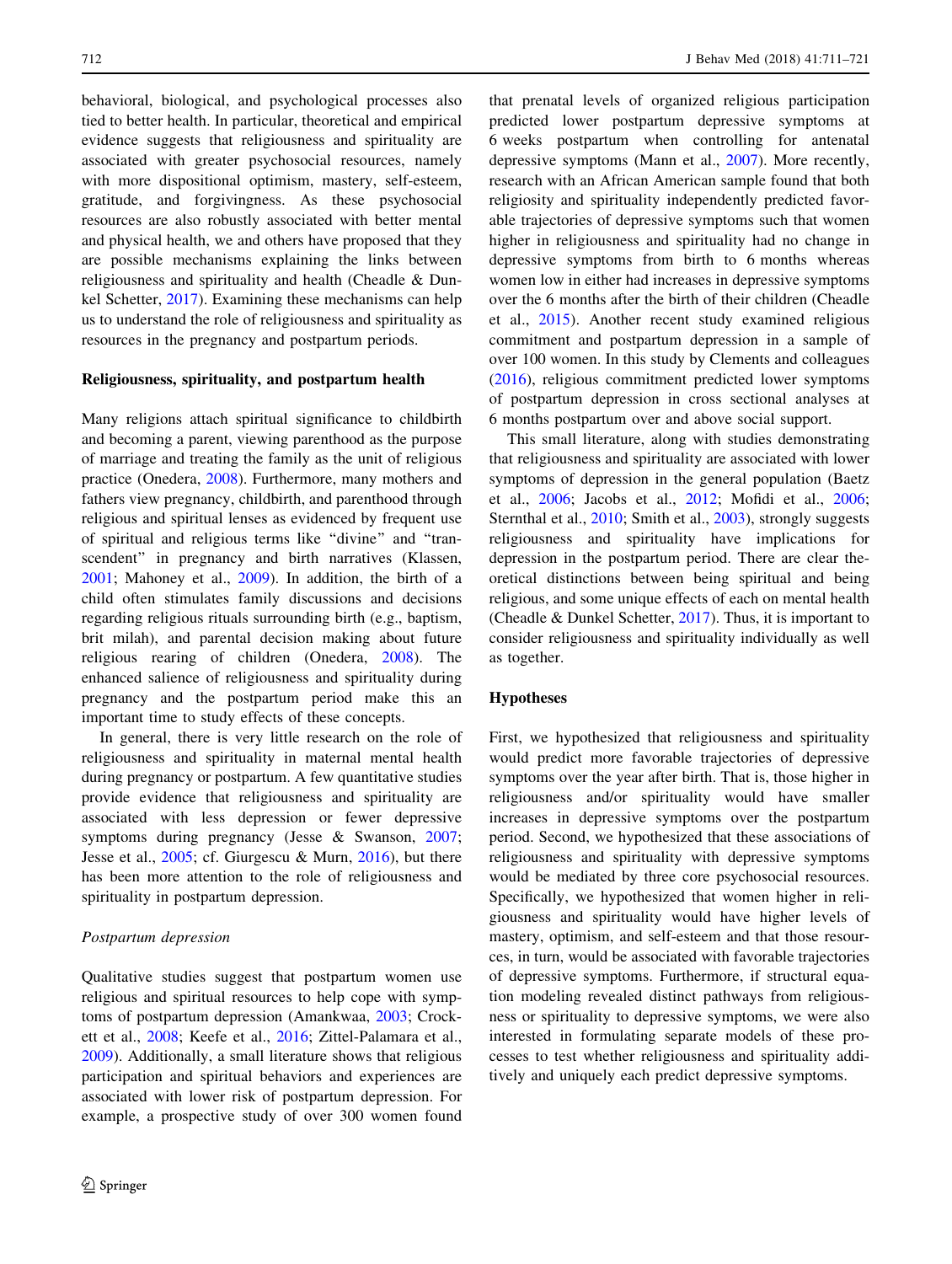## Methods

#### Overview of the Community Child Health Network

Data were collected by the Community Child Health Network (CCHN), a community- based participatory research network composed of collaborating sites in Los Angeles, Chicago, Washington, D.C., Baltimore, and eastern North Carolina (see Dunkel Schetter et al., [2013;](#page-9-0) Ramey et al., [2015](#page-10-0) for details). Women in each site were recruited in hospitals following birth of a baby with the exception of eastern North Carolina where they were recruited in clinics during pregnancy or postpartum. Mothers were screened for the following inclusion criteria: 18–40 years of age, residence in one of the identified communities for at least 6 months, ability to complete interviews in either English or Spanish, having four or fewer children including a new infant, and no plans to be surgically sterilized after childbirth. CCHN's recruitment plan oversampled for African-American and Latina race/ethnicity, preterm birth status, and by design was a low SES sample based on the site selection and catchment areas. Trained staff conducted interviews in the home at three time points postpartum: 2–16 weeks (Time 1, T1), 6–10 months (Time 2, T2), and 12–15 months (Time 3, T3). Study visits lasted 1–2 h and participants were compensated for their time. Interviews were designed by academic and community stakeholders and included multiple measures of stress and resilience, physical and mental health, and demographics including sociodemographic background. Measures were spread across three interview time points so as to reduce participation burden, thus, not all measures were repeated at each time point. The study protocol was approved by the review boards of each participating site.

#### Sample

In total, CCHN had a final sample of 2399 maternal participants (Ramey et al.,  $2015$ ). Of these, 2287 (95%) women completed the T1 interview, 1604 (67%) completed the T2 interview, and 1588 (66%) participants completed the T3 Interview. There were no differences in terms of key study variables (indicators of religiousness, spirituality, mastery, optimism, self-esteem, depressive symptoms at T1, income, years of education) between women who did and did complete the T3 interview; however, women who completed the all three time points were, on average, older than the women who only completed T1 (26.0 vs. 25.2 years old).

### Measures

#### Demographic measures

Race/ethnicity Participants self-reported their primary racial/ethnic identification at the time of study enrollment as African American/Black, White/Caucasian or Latina/ Hispanic.

Household income Household income was recorded during the T1 1 month postpartum study visit by interview. Participants reported a range using ordered categories in which their household income fell in the previous calendar year (pre-tax). The midpoint value for each category was used to create a continuous gross household income variable. Per capita household income was computed by dividing gross household income by the number of household members. Due to variability in the cost of living across the five study sites, per capita household income was adjusted using cost of living indices available from the US Census Bureau. This variable was truncated at \$70,000 and because the distribution was not normally distributed, a log transformation was calculated for use in analyses (see "[Results](#page-4-0)" section for descriptive data on this variable).

## Depressive symptoms

At all three home study visits over the first year (T1, T2, T3), the Edinburgh Postnatal Depression Scale (EPDS; Cox et al., [1987](#page-9-0)) was administered to participants verbally or as a written questionnaire. The EPDS is a screening instrument validated for use during the first year postpartum by both mothers and fathers and consists of 10 items that pertain to the severity of common depressive symptoms (e.g., difficulty sleeping due to unhappiness, not looking forward with enjoyment to things). Respondents were asked to choose one of four responses that best described how they had been feeling in the past 7 days. Total possible scale scores range from 0 to 30. The Cronbach alpha coefficients for the scale were above 0.80 at each timepoint in this sample. In addition, a depression index was created which categorized respondents as not depressed (scores 0–8), possible depression (scores 9–12), or probable depression (scores of 13 or greater, or endorsement of suicidal thoughts) based on existing guidelines for the EPDS.

### Measures of religiousness and spirituality

At 6 months postpartum (T2), participants were asked various questions about religiosity and spirituality. Measures were adapted by community participatory methods within CCHN from scales published in the Fetzer Mul-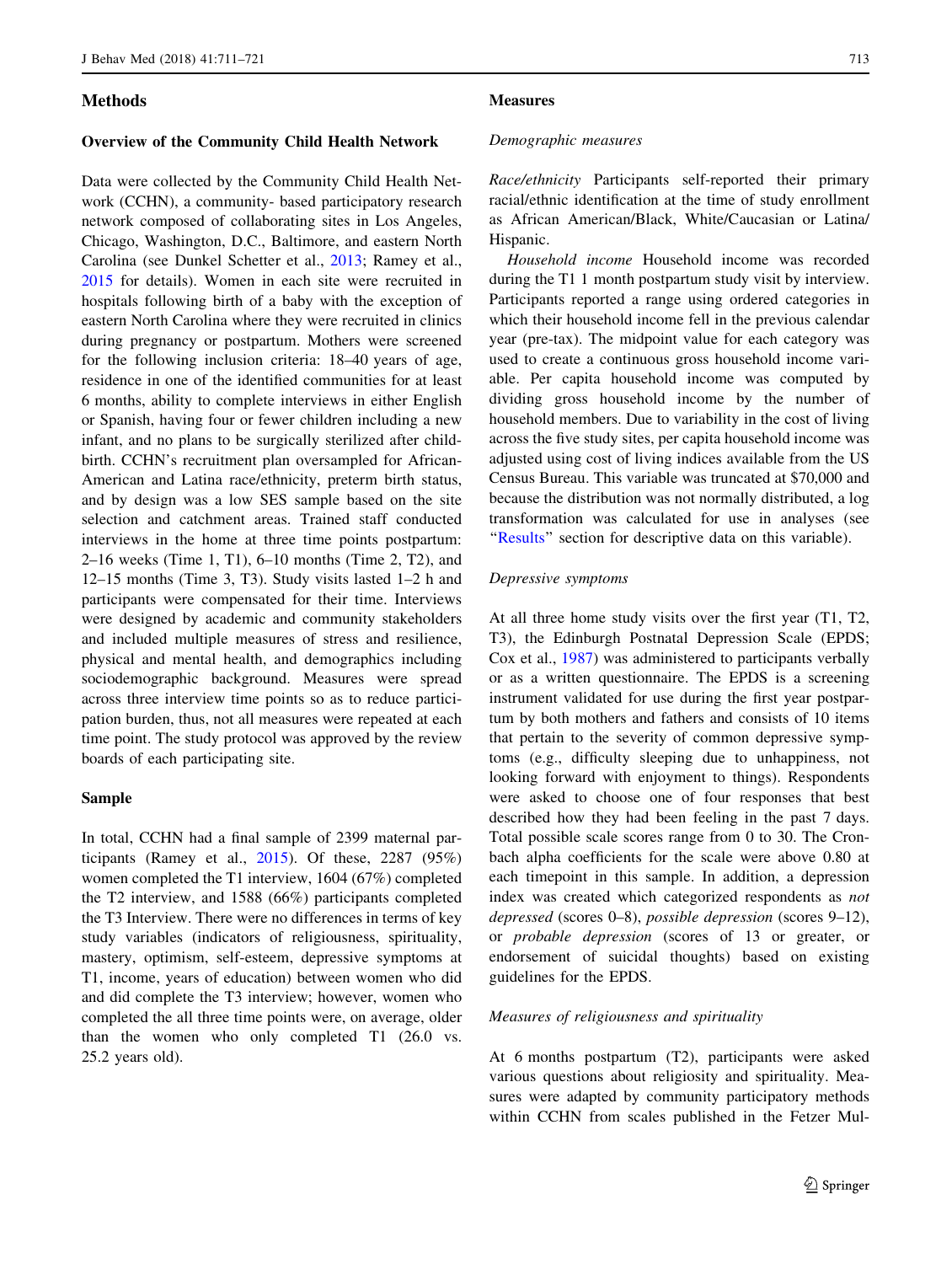tidimensional Measurement of Religiousness/Spirituality for Use in Health Research (MMRS; Fetzer/NIA, [1999](#page-9-0)). Additional questions regarding religiousness and spirituality were assessed at 12 months postpartum (T3).

At T2 (6 months postpartum), participants were asked four questions about religiousness beginning with, ''Do you have any specific religious background?'' and ''Do you currently identify with or belong to any particular religious group?'' and selected responses from a list. Current religious affiliation and religious background were dichotomized to represent having an affiliation or not. Those participants who identified with a current religious affiliation were asked about religious service attendance, ''How often do you usually attend religious services?'' Responses on a 6-point scale ranged from nearly everyday—4 or more times a week [sic] to never. All participants were asked, ''To what extent do you consider yourself a religious person?..."; responses on a 4-point scale ranged from very religious to not religious at all. This item was used as a single item indicator of religious identity.

Also at 6 months postpartum (T2), participants were asked to what extent they find strength and comfort in their religion, feel deep inner peace or harmony, and experience a divine presence in their lives. Each of these three items were rated on a 6-point scale with responses ranging from never or almost never to many times a day. Only participants who identified with a current religious affiliation and indicated that they attended religious services at least a few times per year were asked about finding strength and comfort in their religion (for purposes of composite creation, scores missing on the item assessing strength and comfort in one's religion due to no religious affiliation were imputed as follows: if a participant had no religious background in addition to no current religious affiliation, that participant was assumed to find no strength or comfort from religion and was assigned a score of 0 corresponding to never or almost never; if a participant did have a religious background though no current affiliation, that participant was assigned a score of the mean of the participant's responses to the other two items from the Daily Spiritual Experiences scale). Scores on these three items were averaged to create an index of daily spiritual experiences. All participants were also asked, ''To what extent do you consider yourself a spiritual person?…''; responses on a 4-point scale ranged from very spiritual to not spiritual at all. This item was used a single item indicator of spiritual identity.

At 12 months postpartum (T3), a series of questions about religious beliefs and behaviors were asked. Questions were taken from a religiosity scale developed for use with African American women (Lukwago et al., [2001](#page-9-0)). To develop an index of private religious behaviors, the count of three items, ''Do you agree or disagree with the fol-

lowing statements?"..."I often read religious books, magazines, and pamphlets.'', ''I often watch or listen to religious programs on TV or radio.'', and ''I pray often.'' was summed.

#### Psychosocial resource measures

Mastery At 1 month postpartum (T1), mastery was assessed using the 7-item Mastery Scale (Pearlin & Schooler, [1978](#page-10-0)). This scale was modified slightly for use in CCHN; items were administered in a set with six other items assessing self-esteem. Responses were given on a 5-point scale ranging from strongly disagree to strongly agree. Two negatively worded items were reverse coded and all items were summed to create a total mastery score, such that higher scores reflect greater mastery.

Self-esteem A 6-item modified version of the 10-item Rosenberg Self-Esteem Scale was used to assess trait selfesteem at T1 (Rosenberg, [1965](#page-10-0)). The response scale used to assess self-esteem was identical to those described above for the Mastery scale. Negatively worded items were reverse scored and all items were summed to generate a total self-esteem score such that higher scores on this scale reflect greater self-esteem.

Dispositional optimism Dispositional optimism was measured at T2 using the 8-item Life Orientation Test (Scheier & Carver, [1985\)](#page-10-0). Responses were on a 5-point scale ranging from *I agree a lot* to *I disagree a lot*. Four filler items were embedded in the scale. All positively worded items were reverse coded and all non-filler items were summed to generate a total optimism score such that higher scores indicate greater optimism.

## Data analysis

First, frequencies and descriptive statistics were used to summarize data on demographics, depressive symptoms, religiousness and spirituality, and psychosocial resources. Correlational analyses and ANOVAs were used to test bivariate associations between demographic variables, depressive symptoms total scores at each timepoint, religiousness and spirituality, and psychosocial resources.

Lastly, structural equation models using maximum likelihood estimation were used to test hypotheses for each step of mediation: (1) that religiousness and spirituality would predict depressive symptoms over time during the postpartum, (2) that religiousness and spirituality would predict psychosocial resources, the proposed mediator, (3) that psychosocial resources would predict depressive symptoms, and (4) that the association of religiousness and spirituality with depressive symptoms would be mediated by psychosocial resources. Finally, to test whether reli-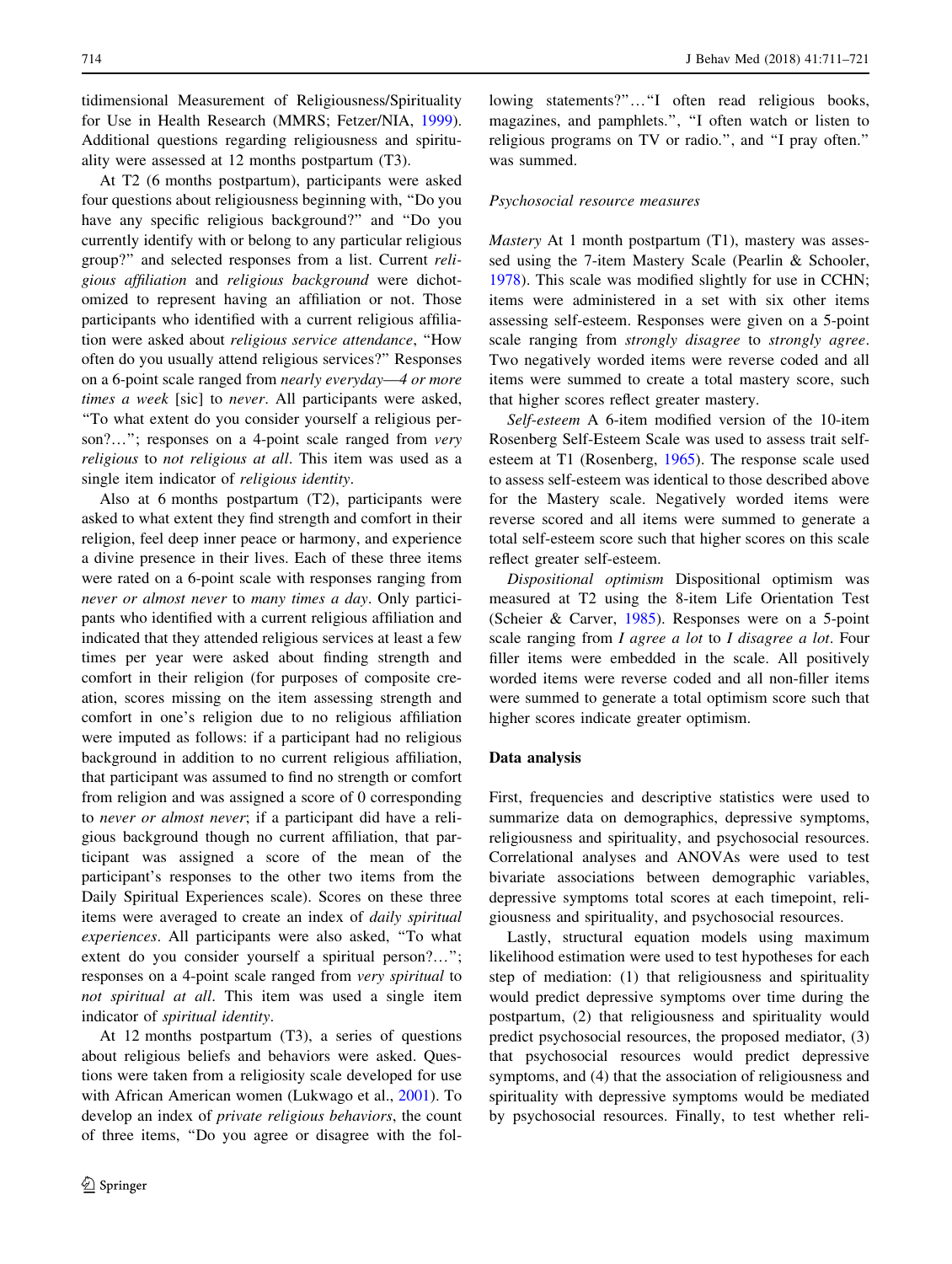<span id="page-4-0"></span>giousness and spirituality independently predicted depressive symptoms, the final model was estimated twice more, once with only indicators of religiousness as a predictor and once with only indicators of spirituality as a predictor. Maximum likelihood estimation allowed for utilization of all available data and participants regardless of missingness (Enders, [2010](#page-9-0)). Statistical analyses were conducted using Stata 13/14 (StataCorp, [2013,](#page-10-0) [2015](#page-10-0)) and MPlus 7 (Muthén & Muthén,  $2015$ ) was used for all structural equation models. An RMSEA less than 0.06 was considered to indicate excellent model fit and a CFI around 0.95 was considered to indicate good model fit (Hu & Bentler, [1999\)](#page-9-0).

## Results

## Descriptive statistics

#### Demographic measures

Participants' ages ranged from 18 to 42 and, on average, participants were about 26 years old  $(M = 25.71, SD =$ 5.69). The majority of participants identified as African American (53.7%) and the remaining participants were White (21.8%) and Latina (24.6%). Participants had attended an average of nearly 13 years of schooling  $(M = 12.93, SD = 2.98)$ , equivalent to just beyond high school, and participants had an average per capita household income of around \$15,000 ( $M = $14,936.22$ ). The average per capita household income adjusted for the cost of living in the individual study sites was slightly lower  $(M = $12,358.71).$ 

#### Depressive symptoms

At 1 month after birth, the mean EPDS score was 4.62  $(SD = 4.62)$  and a majority  $(84.5\%)$  of mothers were categorized as non-depressed. Almost 8% (7.9%) of mothers' scores fell between 9 and 12, or in the possible depression range, and 7.6% of mothers had scores above 12 and were categorized as probably depressed at time of the T1 visit. Mean EPDS scores did not increase substantially from T1 to T2 ( $M = 5.01$ ) or T3 ( $M = 4.81$ ). At T2, a majority of mothers were categorized as non-depressed (84.5%), 8% of mothers had possible depression, and nearly 9% (8.6%) of women were categorized as probably depressed. At T3, a majority of women were categorized as non-depressed  $(83.1\%)$ , 7% of women were categorized as possibly depressed, and nearly 10% (9.8%) were categorized as probably depressed. Thus, although most mothers were likely not depressed, a small but important percentage of

women were possibly or probably depressed at each timepoint. Depressive symptom data were missing for 17% of the sample at the first study visit and for 40% of the sample at the respective visits with the increase attributable to sample attrition.

### Religiousness and spirituality

At 6 months after birth, 64% of the sample declared a religious affiliation and, on average, participants reported attending religious services a few times a year to a few times a month ( $M = 3.75$ , SD = 1.07). Thus, these women were slightly less religious than the general population, but similar to people of this generational cohort (Pew Forum on Religion & Public Life, [2008;](#page-10-0) [2015\)](#page-10-0). Participants rated themselves as *slightly* to *moderately* religious ( $M = 2.56$ ,  $SD = 0.93$ ) and reported engaging in about half of the private religious behaviors surveyed  $(M = 1.56, SD =$ 1.13). Participants rated themselves as more spiritual than religious with the average rating corresponding to moder*ately* spiritual ( $M = 2.83$ , SD = 0.87). On average, participants reported having spiritual experiences most days  $(M = 4.10, SD = 1.04)$  with finding strength and comfort in religion being the most common spiritual experience  $(M = 4.45, SD = 1.25)$ . Religiousness and spirituality data were missing for 40–60% of the sample with missingness attributable to sample attrition at the second and third timepoints as well as skip logic inherent to the design of the interview.

## Psychosocial resources

On average, participants had a total score of 28 on the Mastery Scale ( $M = 28.06$ , SD = 4.08), representing that they *agree* with each statement on average ( $\alpha = 0.703$ ). Self-esteem was also high with an average total score of nearly 26 ( $M = 25.90$ , SD = 3.15), representing that participants agree to strongly agree with most statements  $(\alpha = 0.800)$ . On average, total optimism scores were around 31 out of a total possible score of 40 ( $M = 31.07$ ,  $SD = 5.15$ ) representing an average response of *I neither* agree nor disagree to I agree a little to each statement  $(\alpha = 0.670)$ .

## Structural equation models

Models were estimated in the full sample of 2399 women using maximum likelihood to account for missing values. Based on bivariate associations, income was included as a covariate in all models. Use of antidepressants, history of depression diagnosis, relationship status, and race/ethnicity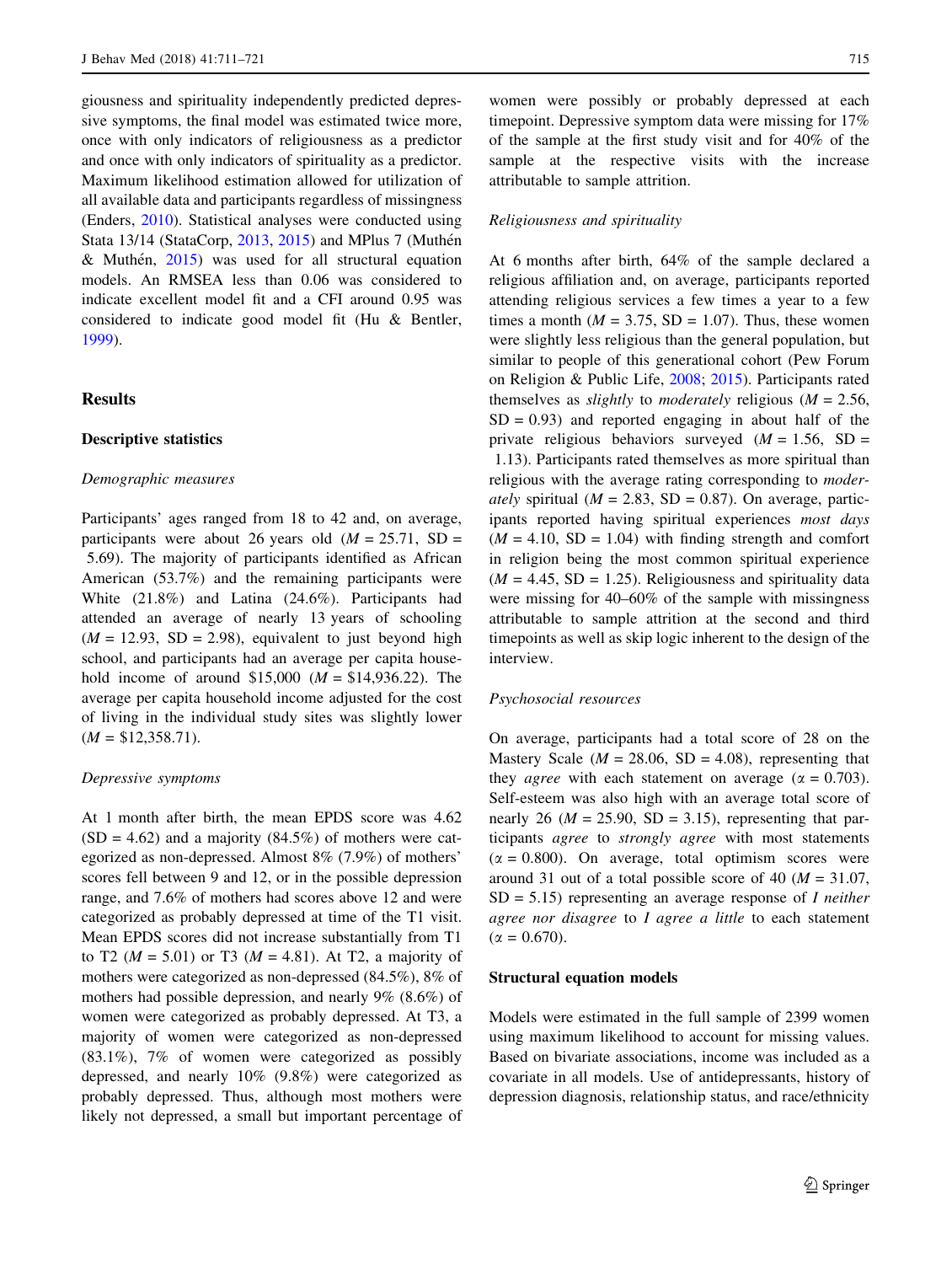were tested as possible covariates but were not significantly related to key variables in models.

## Religiousness/spirituality and depressive symptoms

To determine whether a religiousness/spirituality combined factor predicted depressive symptoms, structural equation modeling was used. In preliminary models, modification indices (LaGrange Multiplier tests) suggested inclusion of theoretically consistent modifications, that is, adding correlations among indicators of the latent variable representing religiousness and spirituality (four total: spiritual identity with religious identity, religious attendance with private religious behavior, religious attendance with religious identity, and private religious behavior with religious identity). These modifications were maintained in all following models where relevant.

Trajectories of depressive symptoms A longitudinal growth curve (LGC) model in which a latent factor of religiousness/spirituality predicted women's trajectories of depressive symptoms over the first year of their babies' lives was tested with the established modifications and with income as a covariate. This model had acceptable fit  $(CFI = 0.926$ ; RMSEA = 0.055) and all of the factor loadings and regression coefficients were significant excepting the effect of income on depression slope. The R/S factor significantly predicted a lower intercept of depressive symptoms ( $\beta$  = -0.182,  $p$  < 0.001) as well as a negative or decreasing slope, or trajectory, of depressive symptoms from 1 to 6 to 12 months postpartum  $(\beta = -0.135, p = 0.037)$ . The effect of income on the slope of depression was marginal ( $\beta = -0.088$ ,  $p = 0.055$ ) and in the expected direction.

Depressive symptoms throughout the postpartum year Because trajectories of depressive symptoms did not vary substantially between participants, the association of religiousness/spirituality and depressive symptoms was also tested using a latent factor of depressive symptoms created by using EPDS scores at each timepoint as indicators. This model was run with established modifications and with income as a covariate. This model had acceptable fit in the data (CFI =  $0.934$ ; RMSEA =  $0.051$ ). All factor loadings and regression coefficients were significant, and in particular, the religiousness and spirituality factor predicted lower levels of depressive symptoms as indexed by the latent factor ( $\beta = -0.236$ ,  $p < 0.001$ ). Income was associated with lower depressive symptoms as indexed by the latent factor ( $\beta = -0.124$  $\beta = -0.124$  $\beta = -0.124$ ,  $p < 0.001$ ). See Fig. 1 for detailed coefficients and fit statistics.

## Mediation by psychosocial resources

Religiousness/spirituality and psychosocial resources As a preliminary step to testing our mediation hypothesis, we first assessed whether religiousness/spirituality, the predictor, was associated with psychosocial resources, the proposed mediator. Structural equation modeling was used to model latent factors for religiousness/spirituality and psychosocial resources and their association. In preliminary models, modification indices (LaGrange Multiplier tests) suggested inclusion of one correlation between indicators of the latent variable representing psychosocial resources (self-esteem with mastery). Additionally, modifications established earlier were included and income was included as a covariate. The final model had acceptable fit to the data (CFI =  $0.936$ ; RMSEA =  $0.057$ ) and all factor loadings were significant. The association of religiousness/ spirituality and psychosocial resources was significant and positive ( $\beta = 0.412$ ,  $p < 0.001$ ). Income was associated with higher religiousness/spirituality  $(\beta = 0.089,$  $p = 0.002$ ).

Psychosocial resources and depressive symptoms Models were run to test whether the proposed mediator, psychosocial resources, predicted depressive symptoms. Because the slope of depressive symptoms did not vary adequately to test prediction of the slope, we tested the association of psychosocial resources to depressive symptoms as indexed by a latent factor. The model was run with relevant established modifications and with income as a covariate predicting depressive symptoms. This model had good fit in the data (CFI =  $0.961$ ; RMSEA =  $0.071$ ) and all factor loadings and regression coefficients were significant. Depressive symptoms were predicted negatively by psychosocial resources as indexed by a latent factor  $(\beta = -0.850, p < 0.001)$  and, unexpectedly, positively by income ( $\beta = 0.073$ ,  $p = 0.007$ ).

Mediation model Lastly, the full hypothesized mediation model was tested to determine whether the association of religiousness and spirituality to depressive symptoms as indexed by a single latent factor would be explained by psychosocial resources.

The mediation model was tested using the modifications established in previous models. This model evidenced good fit (CFI =  $0.938$ ; RMSEA =  $0.053$ ) and all factor loadings and regression coefficients were significant. In particular, the total effect of religiousness and spirituality on depressive symptoms was significant and in the expected direction  $(\beta = -0.248, p < 0.001)$  as was the effect of psychosocial resources on depressive symptoms  $(\beta = -0.882, p < 0.001)$ . In order to determine whether there was evidence for mediation, the direct and indirect effects of religiousness and spirituality on depressive symptoms were calculated. Interestingly, the direct effect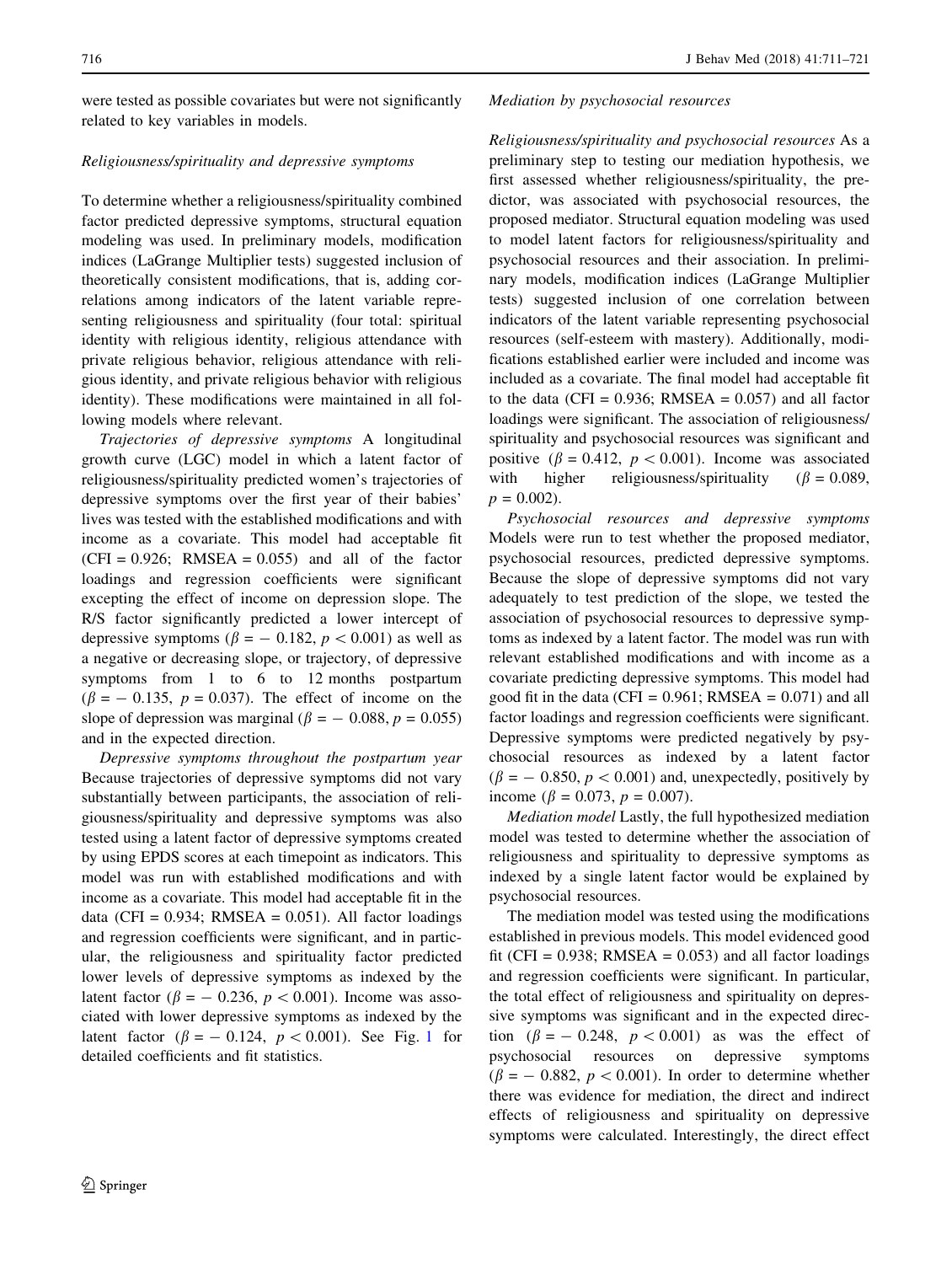<span id="page-6-0"></span>

Fig. 1 Structural equation model of the association of religiousness and spirituality and depressive symptoms

of religiousness and spirituality on depressive symptoms was positive ( $\beta = 0.127$ ,  $p = 0.001$ ) whereas the indirect effect of religiousness and spirituality on depressive symptoms through psychosocial resources was negative  $(\beta = -0.375, p < 0.001)$ . This pattern of effects is indicative of ''inconsistent mediation'' which is a type of mediation distinct from consistent mediation (in which the direct and mediated effects have the same sign; MacKinnon et al., [2000\)](#page-9-0). See Fig. [2](#page-7-0) for coefficients and detailed fit statistics.

## Exploration of religiousness and spirituality separately

To address the possibility that religiousness and spirituality would separately predict depressive symptoms and that these his associations would be mediated by psychosocial resources, the final model of the latent factor of depressive symptoms was estimated twice more, once with the four measures of religiousness constituting a latent factor indexing religiousness and once with the three measures of spirituality constituting a latent factor of spirituality.

In the full mediation model which had good fit  $(CFI =$ 0.959; RMSEA =  $0.055$ ), religiousness alone did predict depressive symptoms indexed by a latent factor (total effect,  $\beta = -0.108$ ,  $p = 0.001$ ) as did psychosocial resources ( $\beta$  = - 0.831,  $p$  < 0.001). However, the direct effect of religiousness was near zero with psychosocial resources in the model  $(\beta = -0.002, p = 0.958)$ . The indirect effect of religiousness through psychosocial resources was also significant ( $\beta = -0.109$ ,  $p < 0.001$ ), evidencing nearly full mediation.

In the full mediation model which had acceptable fit  $(CFI = 0.945$ ; RMSEA = 0.060), spirituality alone predicted lower depressive symptoms indexed by a latent factor (total effect,  $\beta = -0.274$ ,  $p < 0.001$ ) as did psychosocial resources ( $\beta = -0.903$ ,  $p < 0.001$ ). However, the direct effect of spirituality was positive with psychosocial resources in the model  $(\beta = 0.160,$  $p < 0.001$ ). The indirect effect of religiousness through psychosocial resources was also significant but negative  $(\beta = -0.434, p < 0.001)$ , evidencing inconsistent mediation.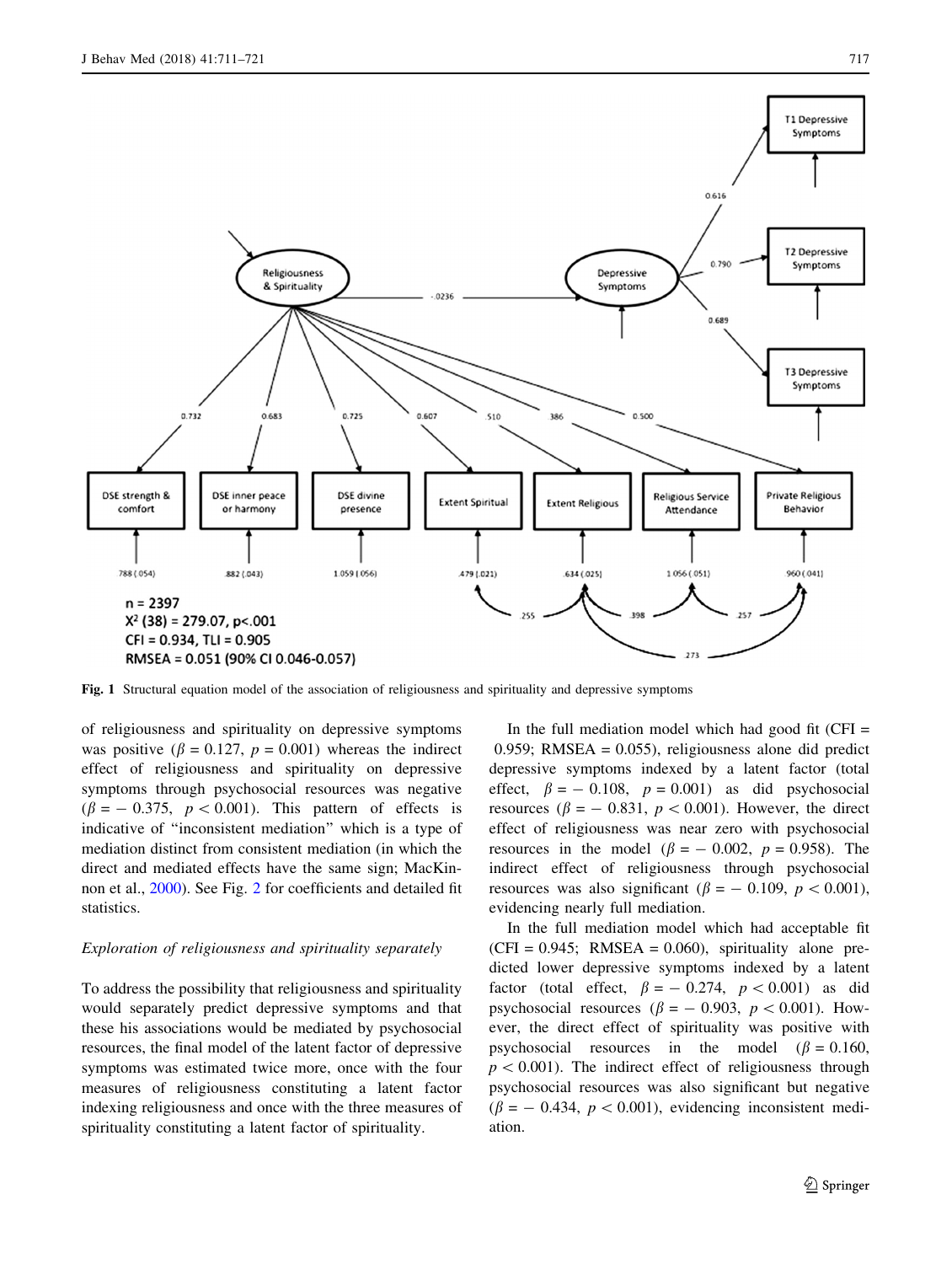<span id="page-7-0"></span>

Fig. 2 Structural equation model of psychosocial resources mediating the association of religiousness and spirituality and depressive symptoms

## **Discussion**

Consistent with our first hypothesis, indicators of religiousness and spirituality, when combined into one latent factor, predicted a decreasing trajectory of depressive symptoms from 1 to 6 months postpartum and from 6 to 12 months as well. In addition, the latent factor combining religiousness and spirituality predicted lower scores on a latent depressive symptoms factor which was a combination of symptom scores at 1, 6, and 12 months.

Consistent with our second hypothesis, the psychosocial resources latent factor mediated the observed association between the latent religiousness/spirituality factor and depressive symptoms aggregated over the 11 months. That is, postpartum women who were more religious and spiritual had significantly higher levels of mastery, optimism, and self-esteem, and these psychosocial resources, in turn, predicted significantly lower depressive symptoms.

We also examined whether religiousness and spirituality would separately predict depression. As hypothesized, both religiousness and spirituality each individually predicted fewer depressive symptoms, and both of these associations were mediated by psychosocial resources. The sizes of the effects differed somewhat with spirituality having a stronger effect.

These findings are all novel and add to our existing knowledge of protection from depression following birth and to our knowledge of psychosocial resources as well as spirituality and religiosity as resilience factors (Dunkel Schetter & Dolbier, [2011\)](#page-9-0).

#### Postpartum depression

A handful of studies have documented associations of religiousness and spirituality with depression in postpartum women, but these studies have been limited by small samples and measurement of spirituality with single item or single dimension measures (Mann et al., [2007;](#page-10-0) Jesse & Swanson, [2007](#page-9-0); Jesse et al., [2005\)](#page-9-0). Our study indicates the importance of these factors for postpartum mental health.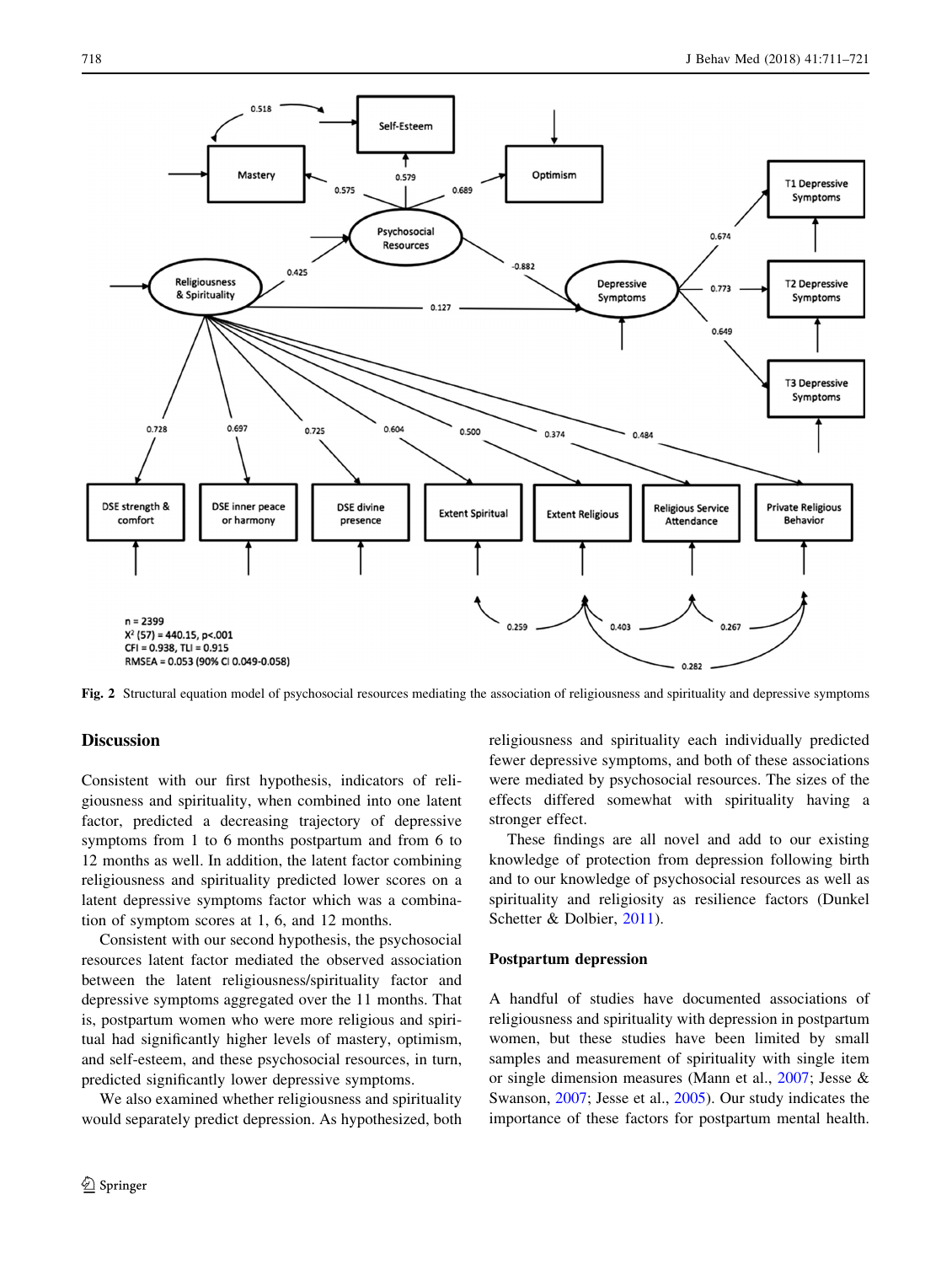Religiousness and spirituality are among the strongest resources people possess in the United States and especially among women (Pew Forum on Religion & Public Life, [2015\)](#page-10-0). Having a child is often a religious and spiritual experience for families and women in particular. Taking into account the religious and spiritual beliefs and behaviors of new and expecting mothers may offer new inroads into maternal/child health. Addressing these factors with women could have important protective effects for postpartum depressive symptoms, and thus, for women, children, and families.

## Religiousness, spirituality, and health

There is a strong literature that shows a negative association of religiousness on depressive symptoms (Smith et al., [2003\)](#page-10-0), albeit a small effect size, yet very few studies have tested similar effects of spirituality (Baetz et al., [2006](#page-9-0); Miller et al., [2012](#page-10-0); Mofidi et al., [2006;](#page-10-0) Sternthal et al., [2010\)](#page-10-0). We did so and found spirituality on its own predicted depressive symptoms. Moreover, this study produced new evidence consistent with a mediational pathway for associations of both religiousness and spirituality with depressive symptoms via higher psychosocial resources. Though two other studies have shown that individual psychosocial resources mediate associations of individual aspects of religiousness and/or spirituality and mental health in small samples (Le et al., [2007;](#page-9-0) Simoni & Ortiz, [2003\)](#page-10-0), this study is the first to show mediation by multiple psychosocial resources. In all of these ways, the work is novel.

Second, that people who are more religious and spiritual are higher in personal resources is an important finding for those who hope to understand the complexity of how religion and spirituality play out in everyday life and health. We know that mastery, self esteem and an optimistic outlook enable people to manage stress and function better on a daily basis. Over time, these resources translate into better measureable health outcomes. These findings raise interesting questions about how religious and spiritual experience and participation may generate or increase these resources. For example, future research could investigate the time course of the association of religious and spiritual experiences and psychosocial resource generation.

## Strengths and limitations

This study had several methodological strengths. First, multiple measures of both religiousness and spirituality allowed for creating a latent factor and also examining each separately. Although there are notable exception, previous studies generally examine associations of one or the other and even of only particular dimensions of religiousness or spirituality—often religious service attendance alone—with health and markers of health,. Furthermore, validated scale measures of multiple psychosocial resources permitted testing a multidimensional psychosocial resources latent factor as the mediator of associations of religiousness and health. Again this is in contrast to much of the existing research that typically considers only one psychosocial resource at a time as a mediator in religiousness and spirituality and health mechanisms (cf., Simoni & Ortiz, [2003](#page-10-0)).

Finally, the CCHN sample is unique in terms of its racial and ethnic diversity and its focus on women of low socioeconomic status; in all ways, these are individuals for whom religiousness and spirituality may be especially relevant (Rees, [2009](#page-10-0)) and they are groups infrequently studied. Community-participatory methods enabled researchers to recruit and conduct assessments in homes and study a group not often recruited or retained. The longitudinal nature of the study is also a strength as it allowed for multiple assessments of the study outcomes including depressive symptoms. The longitudinal design of the study also posed some limitations. Missing data percentages were high for some key variables. In order to account for missing data, structural equation modeling with maximum likelihood estimation was used, thus, missing data should not impact the findings of the studies (Enders, [2010](#page-9-0)).

Importantly, this and other studies do not establish a causal link between religiousness and spirituality and psychosocial resources or depressive symptoms. It will be useful for future studies to investigate the longitudinal associations of religiousness, spirituality, psychosocial resources, and health outcomes, if any, as well as third variable causes not typically controlled for in such investigations such as genetic factors and personality.

## Future directions

The novel methods used here to assess the mediation of the effect of multiple dimensions of religiousness and spirituality and test multiple psychosocial resources can be employed in future studies for which this general hypothesis is of interest. In addition, future research on associations of religiousness and spirituality and psychosocial resources could contribute substantially by determining the causal direction of this association through further longitudinal specific designs and by expanding to other mental and physical health outcomes. With further research, we may be able to target efforts to improve physical and mental health through these mechanisms for pregnant and postpartum women and others. Some research suggests that church-based health interventions are effective for improving health behaviors and physical health (e.g.,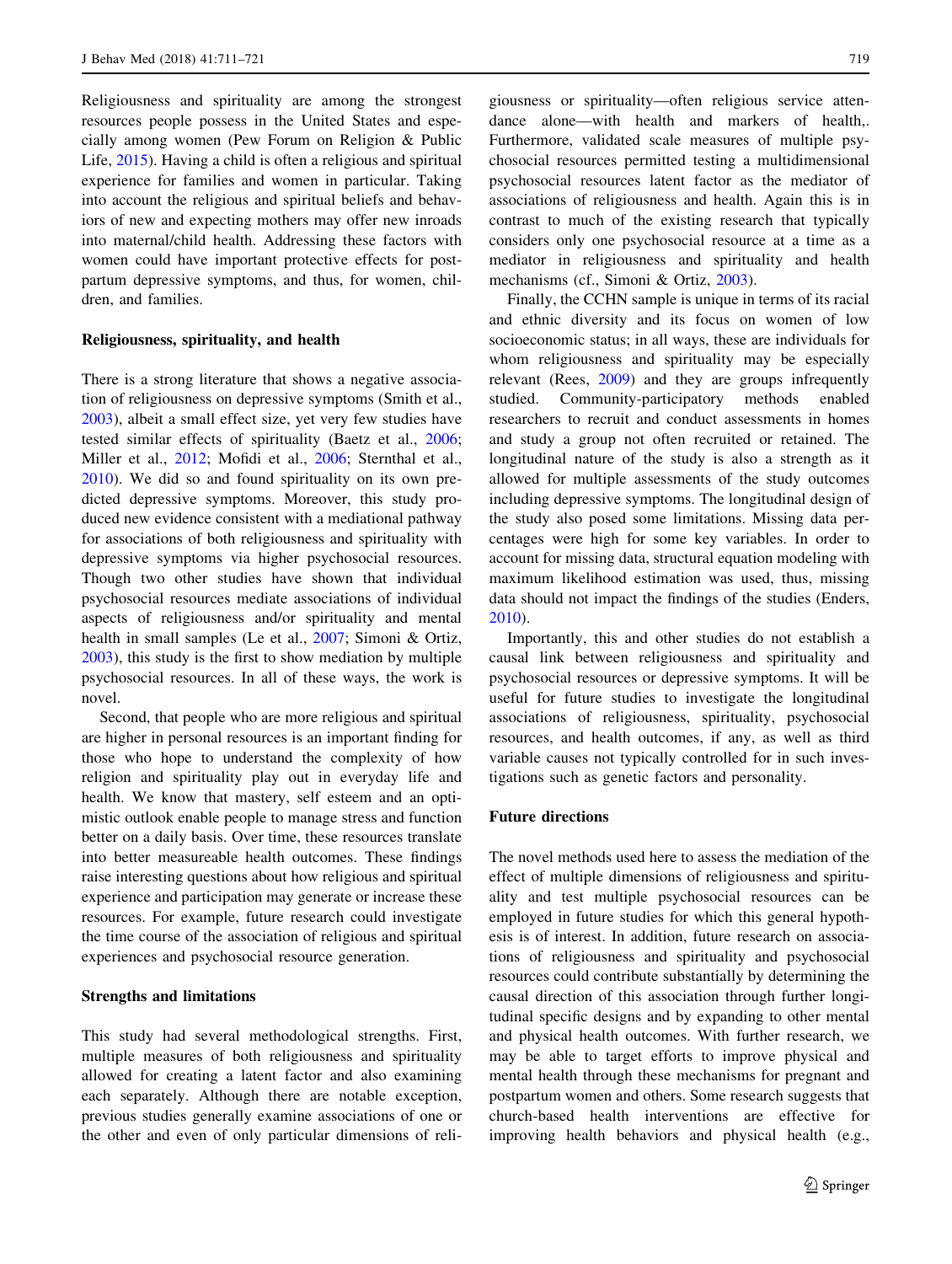<span id="page-9-0"></span>Voorhees et al., [1996;](#page-10-0) cf. Peterson, Atwood, & Yates, [2002\)](#page-10-0) and even mental health (Hankerson & Weissman, 2012). This may be an avenue for future interventions with women at risk for postpartum depression.

Funding The CCHN is supported through cooperative agreements with the Eunice Kennedy Shriver National Institute of Child Health and Human Development (NICHD; U HD44207, U HD44219, U HD44226, U HD44245, U HD44253, U HD54791, U HD54019, U HD44226-05S1, U HD44245-06S1, R03 HD59584) and the National Institute for Nursing Research (NINR; U NR008929).

#### Compliance with ethical standards

Conflict of interest A. C. D. Cheadle and C. Dunkel Schetter declare that they have no conflict of interest.

Human and animal rights and Informed consent All procedures performed in studies involving human participants were in accordance with the ethical standards of the institutional research committees and with the 1964 Helsinki declaration and its later amendments or comparable ethical standards. Informed consent was obtained from all individual participants included in the study.

## References

- Abrams, L. S., & Curran, L. (2007). Not just a middle-class affliction: Crafting a social work research agenda on postpartum depression. Health and Social Work, 32, 289–296.
- Amankwaa, L. C. (2003). Postpartum depression among African– American women. Issues in Mental Health Nursing, 24, 297–316.
- Baetz, M., Bowen, R., Jones, G., & Koru-Sengul, T. (2006). How spiritual values and worship attendance relate to psychiatric disorders in the Canadian population. Canadian Journal of Psychiatry, 51, 654–661.
- Beck, C. T. (1995). The effects of postpartum depression on maternal–infant interaction: A meta-analysis. Nursing Research, 44, 298–304.
- Beck, C. T. (2002). Postpartum depression: A metasynthesis. Qualitative Health Research, 12, 453–472. [https://doi.org/10.](https://doi.org/10.1177/104973202129120016) [1177/104973202129120016](https://doi.org/10.1177/104973202129120016)
- Cheadle, A. C., & Dunkel Schetter, C. (2017). Untangling the mechanisms underlying the links between religiousness, spirituality, and better health. Social and Personality Psychology Compass, 11, 1–10.
- Cheadle, A. C. D., Dunkel Schetter, C., Gaines Lanzi, R., Reed Vance, M., Sahadeo, L. S., Shalowitz, M. U., et al. (2015). Spiritual and religious resources in African American women: Protection from depressive symptoms after childbirth. Clinical Psychological Science. [https://doi.org/10.1177/](https://doi.org/10.1177/2167702614531581) [2167702614531581](https://doi.org/10.1177/2167702614531581)
- Clements, A. D., Fletcher, T. R., Childress, L. D., Montgomery, R. A., & Bailey, B. A. (2016). Social support, religious commitment, and depressive symptoms in pregnant and postpartum women. Journal of Reproductive and Infant Psychology, 34, 247–259.
- Cox, J. L., Holden, J. M., & Sagovsky, R. (1987). Detection of postnatal depression. Development of the 10-item Edinburgh Postnatal Depression Scale. The British Journal of Psychiatry, 150, 782–786.
- Crockett, K., Zlotnick, C., Davis, M., Payne, N., & Washington, R. (2008). A depression preventive intervention for rural low-

income African–American pregnant women at risk for postpartum depression. Archives of Women's Mental Health, 11, 319–325.

- Dunkel Schetter, C., & Dolbier, C. (2011). Resilience in the context of chronic stress and health in adults. Social and Personality Psychology Compass, 5, 634–652.
- Dunkel Schetter, C., Schafer, P., Lanzi, R. G., Clark-Kauffman, E., Raju, T. N., & Hillemeier, M. M. (2013). Shedding light on the mechanisms underlying health disparities through community participatory methods: The stress pathway. Perspectives on Psychological Science, 8, 613–633.
- Enders, C. K. (2010). Applied missing data analysis. New York: Guilford Press.
- Fetzer/NIA Working Group. (1999). Multidemensional measurement of religiousness/spirituality for use in health research. Kalamazoo, MI: John E. Fetzer Institute.
- Field, T., Sandberg, D., Garcia, R., Vega-Lahr, N., Goldstein, S., & Guy, L. (1985). Pregnancy problems, postpartum depression, and early mother-infant interactions. Developmental Psychology, 23, 1152–1156.
- Giurgescu, C., & Murn, N. L. (2016). Church member support benefits psychological well-being of pregnant African American women. Journal of Christian Nursing, 33, 87–91.
- Hankerson, S. H., & Weissman, M. M. (2012). Church-based health programs for mental disorders among African Americans: A review. Psychiatric Services, 63, 243–249.
- Hu, L. T., & Bentler, P. M. (1999). Cutoff criteria for fit indexes in covariance structure analysis: Conventional criteria versus new alternatives. Structural Equation Modeling, 6, 1–55.
- Jacobs, M., Miller, L., Wickramaratne, P., Gameroff, M. J., & Weissman, M. M. (2012). Family religion and psychopathology in children of depressed mothers: Ten-year follow-up. Journal of Affective Disorders, 136, 320–327. [https://doi.org/10.1016/j.jad.](https://doi.org/10.1016/j.jad.2011.11.030) [2011.11.030](https://doi.org/10.1016/j.jad.2011.11.030)
- Jesse, D. E., & Swanson, M. S. (2007). Risks and resources associated with antepartum risk for depression among rural southern women. Nursing Research, 56, 378–386. [https://doi.org/10.](https://doi.org/10.1097/01.NNR.0000299856.98170.19) [1097/01.NNR.0000299856.98170.19](https://doi.org/10.1097/01.NNR.0000299856.98170.19)
- Jesse, D. E., Walcott-McQuigg, J., Mariella, A., & Swanson, M. S. (2005). Risks and protective factors associated with symptoms of depression in low-income African American and Caucasian women during pregnancy. Journal of Midwifery & Women's Health, 50, 405–410. [https://doi.org/10.1016/j.jmwh.2005.05.](https://doi.org/10.1016/j.jmwh.2005.05.001) [001](https://doi.org/10.1016/j.jmwh.2005.05.001)
- Keefe, R. H., Brownstein-Evans, C., Lane, S. D., Carter, D. B., & Polmanteer, R. S. R. (2016). Postpartum depression and the Affordable Care Act: Recommendations for social work educators. Advances in Social Work, 16, 202–213.
- Klassen, P. (2001). Blessed events: Religion and home birth in America. Princeton: Princeton University Press.
- Le, T. N., Tov, W., & Taylor, J. (2007). Religiousness and depressive symptoms in five ethnic adolescent groups. International Journal for the Psychology of Religion, 17, 209–232. [https://doi.org/10.](https://doi.org/10.1080/10508610701402259) [1080/10508610701402259](https://doi.org/10.1080/10508610701402259)
- Lukwago, S. N., Kreuter, M. W., Bucholtz, D. C., Holt, C. L., & Clark, E. M. (2001). Development and validation of brief scales to measure collectivism, religiosity, racial pride, and time orientation in urban African American women. Family & Community Health, 24, 63–71.
- MacKinnon, D. P., Krull, J. L., & Lockwood, C. M. (2000). Equivalence of the mediation, confounding and suppression effect. Prevention Science, 1(4), 173–181.
- Mahoney, A., Pargament, K. I., & DeMaris, A. (2009). Couples viewing marriage and pregnancy through the lens of the sacred: A descriptive study. Research in the Social Scientific Study of Religion, 20, 1–45.